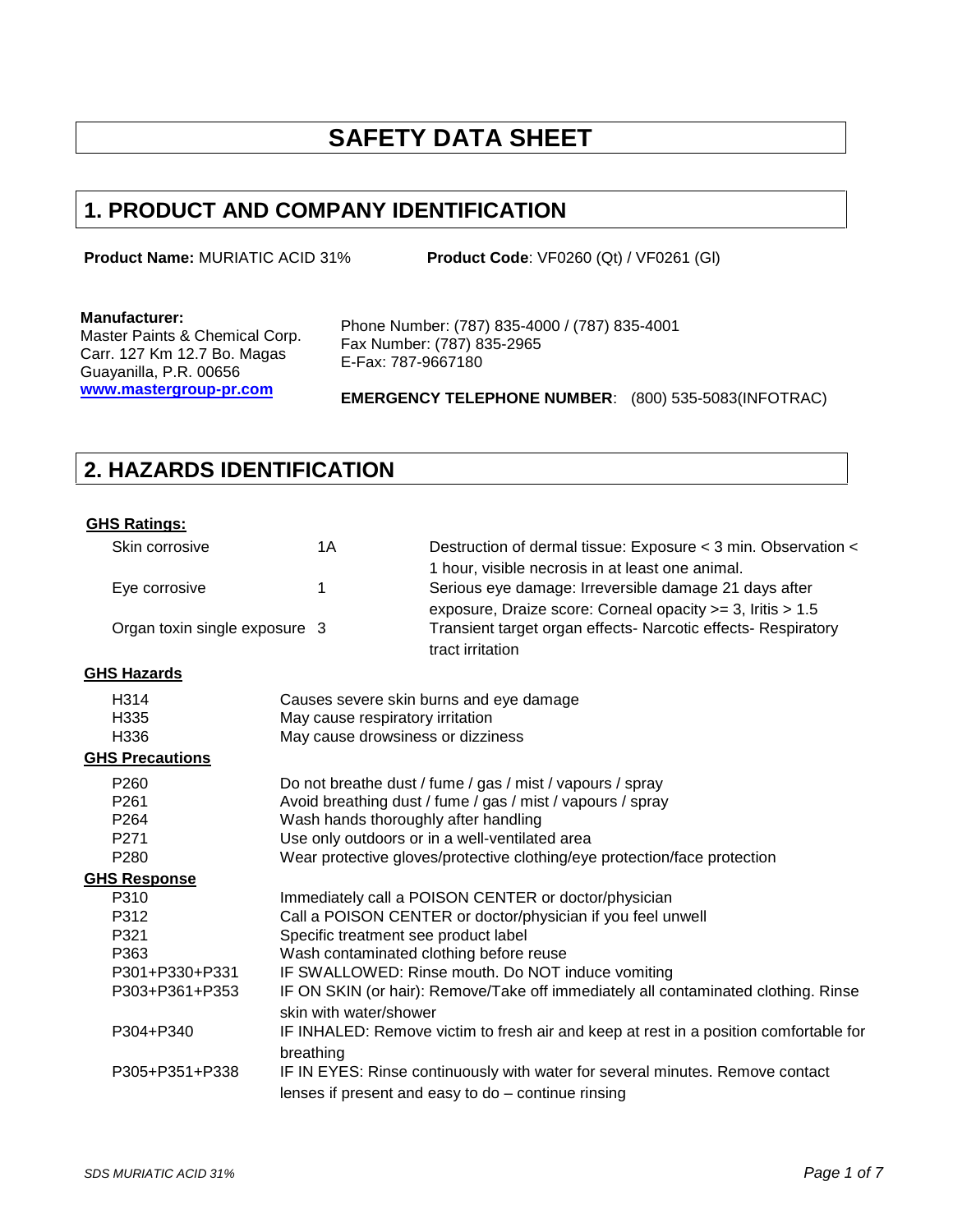# **GHS Storage and Disposal**

Store locked up P403+P233 Store in a well ventilated place. Keep container tightly closed P501 Dispose of contents/container in accordance with all local, regional, national and international regulations.

### **Signal Word: Danger**



# **3. COMPOSITION / INFORMATION ON INGREDIENTS**

| <b>Chemical Name</b> | <b>CAS number</b> | <b>Weight Concentration (%)</b> |
|----------------------|-------------------|---------------------------------|
| Water                | 7732-18-5         | 69.00                           |
| Hydrochloric Acid    | 7647-01-0         | 31.00                           |

### **4. FIRST AID MEASURES**

I**nhalation**: If user experience difficulty, move to air free of vapors. Administer oxygen or artificial respiration

until medical assistance can be rendered. Obtain medical attention immediately.

Remove contaminated clothing and loosen remaining clothing. Allow patient to assume most comfortable position and keep warm

**Eye Contact:** Immediately rinse thoroughly with plenty of water for at least 15 minutes, remove contact lenses if present and easy to do. Continue to flush with water, forcibly holding eyelids apart to ensure complete irrigation of all of the eye and lid tissues. Flushing the eyes with water within several seconds is essential to achieve maximum effectiveness. Seek immediate medical attention.

**Skin Contact:** Immediately flush with plenty of water for at least 15 minutes while removing contaminated clothing and shoes. Wash off with soap and plenty of water. Consult a physician. Seek Immediate medical attention.

**Ingestion:** Do NOT induce vomiting. Never give anything by mouth to an unconscious person. Rinse mouth thoroughly with water. If vomiting occurs spontaneously, keep airway clear. Keep head low so that stomach content doesn't get into the lungs. Seek immediate medical attention.

**Notes to Physician:** Show this safety data sheet to the doctor in attendance. Probable mucosal damage may contraindicate the use of gastric lavage

### **5. FIRE FIGHTING MEASURES**

**Flash Point:** No information available

**Flammable Limits:** Not applicable

**Suitable Extinguishing Media**: Non-combustible, however, if material is involved in a fire use: Fine water spray, normal foam, dry agent (carbon dioxide, dry chemical powder). Use water spray to keep fire exposed containers cool.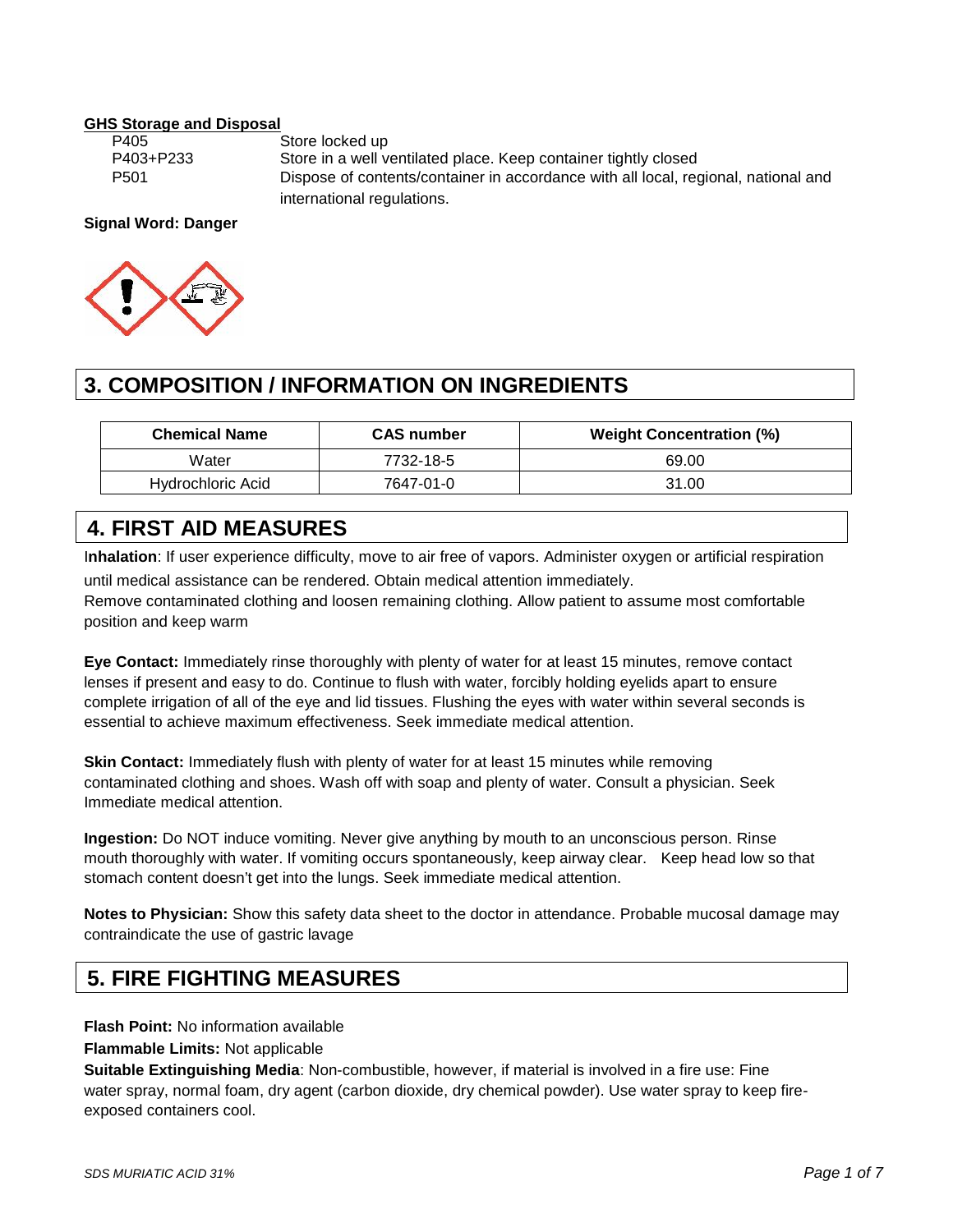**Unusual Fire / Expl. Hazards:** Releases flammable hydrogen gas when reacting with metals. **Hazard Combustible Products:** Non-combustible.

**Fire Fighting Instructions:** Use standard firefighting procedures and consider the hazards of other involved materials.

**Fire Equipment:** Wear NIOSH approved positive - pressure self-contained breathing apparatus and full protective clothing. In case of fire and/or explosion do not breathe fumes.

### **6. ACCIDENTAL RELEASE MEASURES**

**Spill / Leak Procedures**: Follow preplanned emergency procedures. Only properly equipped, trained, functional personnel should attempt to contain a leak. All other personnel should be evacuated from the danger area. Using full protective equipment, apply appropriate emergency device or other securement technology to stop the leak if possible.

**Small Spills:** Dilute with water and mop up, or absorb with an inert dry material and place in an appropriate waste disposal container. If necessary: neutralize the residue

with a dilute solution of sodium carbonate.

**Large Spills**: Evacuation of surrounding area may be necessary for large spills. Wear appropriate personal protective equipment. Completely contain spilled material with dikes, sandbags, etc. Shut off ventilation system if needed, Reprocess or reuse if possible. Neutralize with soda ash or dilute caustic soda. Collect with appropriate absorbent and place into suitable container. Keep out of sewers and water supplies, this material is acidic and may lower the pH of the surface waters with low buffering capacity.

### **7. HANDLING AND STORAGE**

**Handling Precautions**: Read carefully all cautions and directions on product label before use. Since empty container retains residue, follow all label warnings even after container is empty. Dispose the empty container according to all regulations. Do not reuse this container.

Wear appropriate personal protective equipment. Do not breathe mist or vapor. Do not get in eyes, on skin, on clothing. Wash thoroughly after handling. Observe good industrial hygiene practices.

When mixing, slowly add acid to water to minimize heat generation and spattering. Never add water to acid. **Storage Requirements:** Keep container tightly closed when not in use. Store in a cool, dry place away from direct sunlight and heat to avoid container deterioration. Avoid storage at extreme high or low temperatures. Protect from freezing. Keep container properly labeled. Store in a well-ventilated place.

Store away from incompatible materials. Store in the upright position.

Store in acid resistant plastic, glass containers, or rubber - lined steel containers, Do not store in aluminum containers or use aluminum fittings or transfer lines.

# **8. EXPOSURE CONTROL / PERSONAL PROTECTION**

| <b>Chemical Name /</b> | <b>OSHA Exposure</b> | <b>ACGIH Exposure Limits</b> | <b>Other Exposure Limits</b> |
|------------------------|----------------------|------------------------------|------------------------------|
| <b>CAS No.</b>         | Limits               |                              |                              |
| Water                  | Not Established      | Not Established              | Not Established              |
| 7732-18-5              |                      |                              |                              |
| Hydrochloric Acid      | 5 ppm 7.59 mg/m3     | 5 ppm (7.59 mg/m3 TWA        | $NIOSH IDLH =$<br>50 (as     |
| 7647-01-0              |                      | ppm                          | HCI, 2010)                   |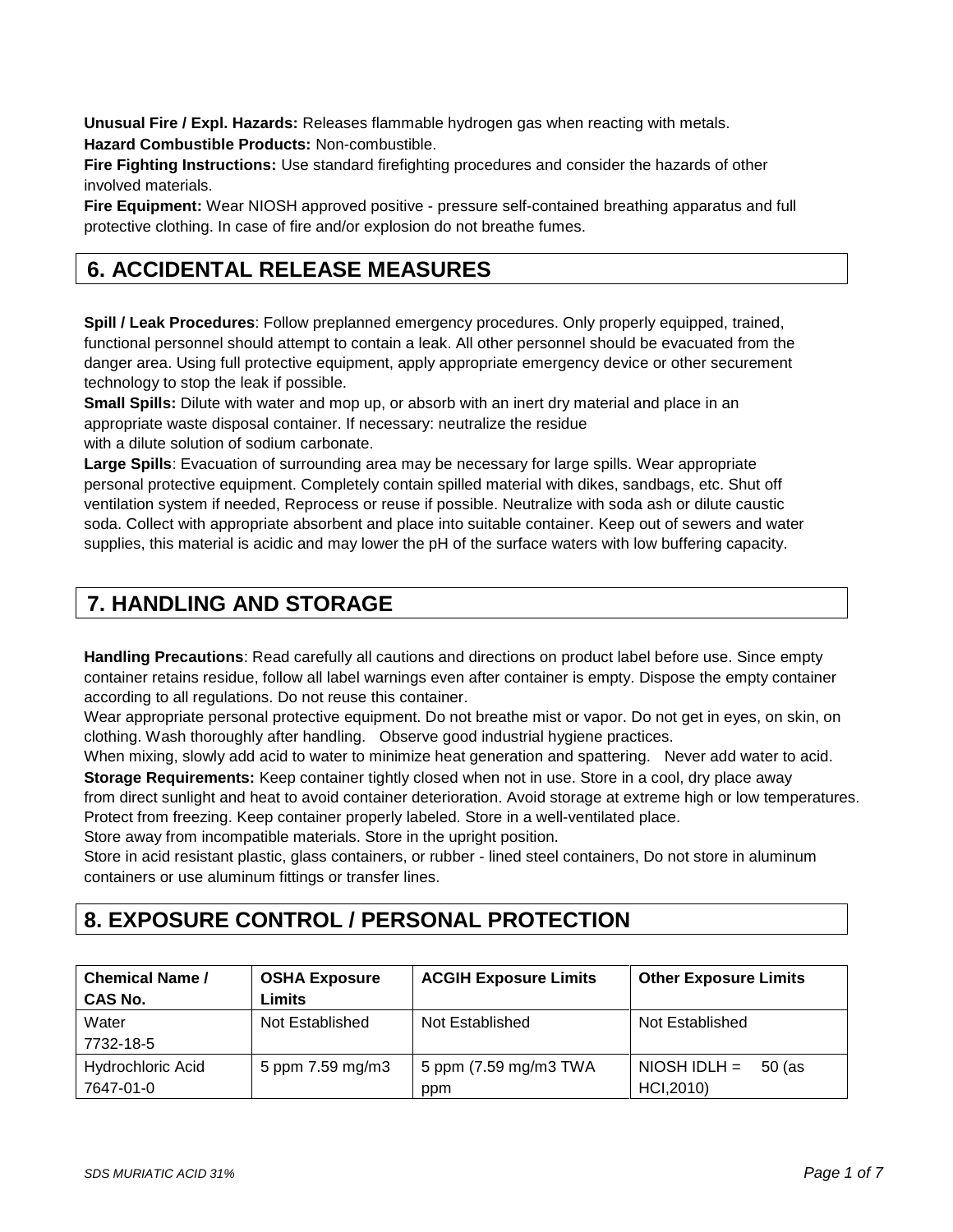**Appropriate Engineering Controls:** Ensure ventilation is adequate and that air concentrations of components are controlled below quoted Workplace Exposure Standards. If inhalation risk exists: use with local ventilation or while wearing suitable mist respirator. Keep containers closed when not in use.

#### **Personal protection:**

**Eye Protection:** Safety glasses with side shields. Wearing chemical goggles with a face shield is recommended to safeguard against potential eye contact, irritation, or injury. Contact lenses should not be worn. Provide an emergency eyewash station or quick drench shower in the immediate work area.

**Respiratory Protection:** Where risk assessment shows air-purifying respirators are appropriate use a full-face respirator with multipurpose combination (US) or type ABEK (EN 14387) respirator cartridges as a backup to engineering controls. If the respirator is the sole means of protection, use a full-face supplied air respirator. Use respirators and components tested and approved under appropriate government standards such as NIOSH (US) or CEN (EU).

**Glove Type Recommended:** Wear impermeable gloves. Gloves contaminated with product should be discarded. Promptly remove clothing that becomes soiled with products.

**Other Protection:** Complete suit protecting against chemicals. The type of protective equipment must be selected according to the concentration and amount of the dangerous substance at the specific workplace. Before reuse, thoroughly clean any clothing or protective equipment that has been contaminated by prior use. Discard any clothing or other protective equipment that cannot be decontaminated, such as gloves or shoes.

**Work / Hygienic / Maintenance Practices**: A source of clean water should be available in the work area for flushing of eyes and skin.

Wash hands thoroughly after use and before eating, drinking, or smoking. Do not eat, drink, or smoke in the area. Discard any clothing or other protective equipment that cannot be decontaminated.

**Ventilation:** Use closed system when possible. Provide local exhaust ventilation where vapor or mist may be generated. Ensure compliance with applicable exposure limits.

### **9. PHYSICAL AND CHEMICAL PROPERTIES**

| Appearance                                            | Colorless liquid                 |
|-------------------------------------------------------|----------------------------------|
| Odor                                                  | Irritating and pungent odor      |
| <b>Odor Threshold</b>                                 | 4.7 ppm @ at 25 º C              |
| рH                                                    | < 1.0                            |
| <b>Melting Point</b>                                  | Not applicable                   |
| <b>Boiling Point &amp; Boiling Range</b>              | 85 ºC (185ºF)                    |
| <b>Flash point</b>                                    | No information available         |
| <b>Evaporation rate</b>                               | < 1                              |
| <b>Flammability (Solid, gas)</b>                      | Nonflammable and noncombustible  |
| <b>Upper / Lower Flammability or Explosive Limits</b> | Not applicable                   |
| Vapor pressure                                        | 40 mm Hg @ 30 °C (86 °F)         |
| <b>Vapor Density</b>                                  | No information available         |
| <b>Relative Density (Specific Gravity</b>             | $1.16 +/- .02$ @ 15.5 °C (60 °F) |
| <b>Solubility in Water</b>                            | 100%                             |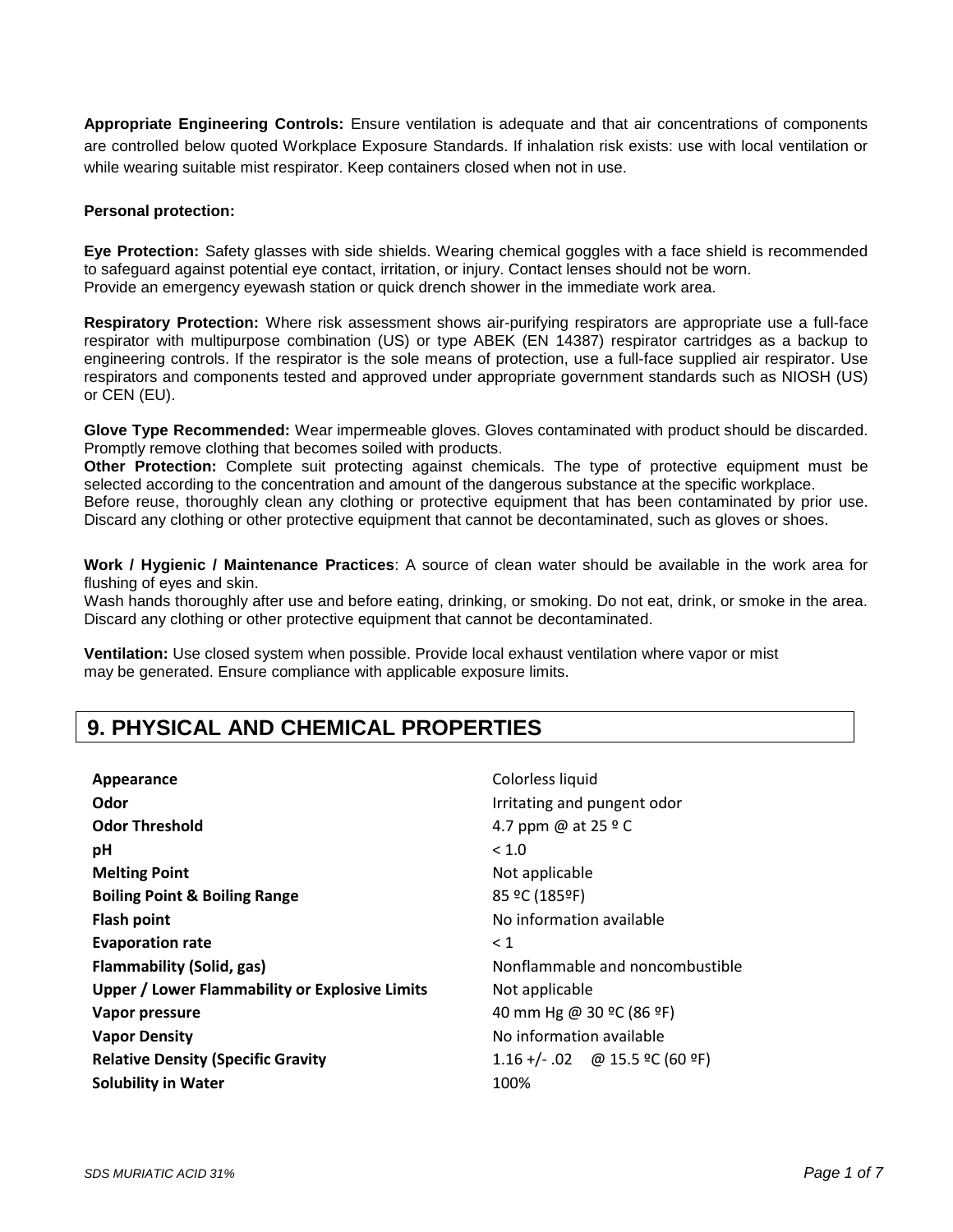## **10. STABILITY AND REACTIVITY**

| <b>Reactivity:</b>          | Reacts with alkalis                                                                                                              |
|-----------------------------|----------------------------------------------------------------------------------------------------------------------------------|
| <b>Chemical stability:</b>  | Corrosive too many metals with the liberation of extremely flammable<br>hydrogen gas                                             |
|                             | <b>Possibility of hazardous reactions:</b> Reacts with oxidizing agents and sodium hypochlorite liberating toxic<br>chlorine gas |
| Incompatible materials:     | Incompatible with alkalis, oxidizing agents, sodium hypochlorite,<br>cyanides, and many metals                                   |
| <b>Conditions to avoid:</b> | Avoid contact with foodstuffs.                                                                                                   |

**Hazardous decomposition products:** Hydrogen chloride.

### **11. TOXICOLOGICAL INFORMATION**

#### **Routes of Entry: Eyes, skin, ingestion**

No adverse health effects expected if the product is handled in an accordance with this Safety Data Sheet and the product label. Symptoms or effects that may arise if the product is mishandled and overexposure occurs are:

**Ingestion:** Swallowing can result in nausea, vomiting, diarrhea, abdominal pain and chemical burns to the gastrointestinal tract.

**Eye Contact:** a severe eye irritant. Corrosive to eyes; contact can cause corneal burns. Contamination of eyes can result in permanent injury.

**Skin contact:** Contact with skin will result in severe irritation. Corrosive to skin - may cause skin burns.

**Inhalation:** Breathing in mists or aerosols will produce respiratory irritation.

**Chronic effects:** Repeated exposure to low levels of hydrochloric acid may produce discoloration and erosion of teeth and ulceration of the nasal passages.

#### **Condition Aggravated:**

**Inhalation:** Vapors and mist will irritate throat and respiratory system and cause coughing.

**Skin contact:** Causes skin burns.

**Eye contact:** Causes eye burns.

**Ingestion:** Harmful if swallowed. Causes digestive tract burns. Ingestion may produce burns to the lips, oral cavity, upper airway, esophagus and possibly the digestive tract.

**Symptoms related to the physical, chemical and toxicological characteristics:**

Contact with this material will cause burns to the skin, eyes and mucous membranes. Permanent eye damage including blindness could result.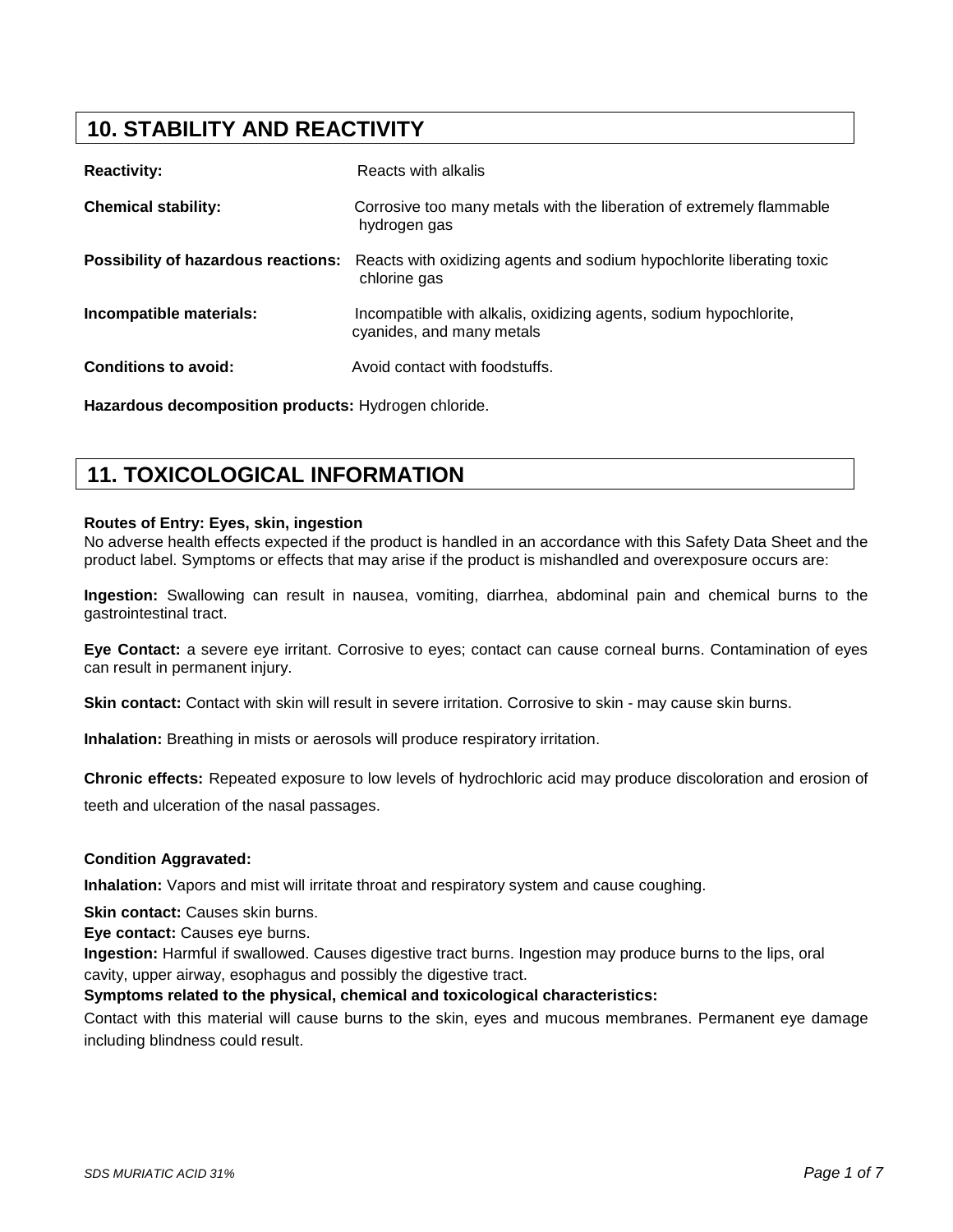## **12. ECOLOGICAL INFORMATION**

Use closed systems when possible. Provide local exhaust ventilation where vapor or mist may be generated.

Avoid discharge into drains, water courses or onto the ground.

**General Ecological Information:** No data available

## **13. DISPOSAL CONSIDERATIONS**

Disposal methods: Collect and reclaim or dispose in sealed containers at a properly licensed waste disposal site.

This material, if not neutralized, must be disposed of as hazardous waste. Do not allow this material to drain into Sewers / water supplies. Do not contaminate ponds, waterways or ditches with chemical or used container. Dispose of contents/container in accordance with local/regional/national or international regulations.

### **14. TRANSPORT INFORMATION**

**Road Transport:** Classified as dangerous Goods by the criteria of the Unites State department of transportation (USDOT Code) for transport by Road; Dangerous Goods.

Marine Transport: Classified as dangerous Goods by the criteria of the international Maritime Dangerous Goods Code (IMDG Code) for transport by sea; DANGEROUS GOODS.

|                                    | <b>DOT Classification</b>            | <b>IMDG/IMO Classification</b>                    |
|------------------------------------|--------------------------------------|---------------------------------------------------|
| <b>UN Number</b>                   | <b>UN 1789</b>                       | <b>UN 1789</b>                                    |
| Proper shipping name               | Hydrochloric Acid                    | Hydrochloric Acid                                 |
| <b>Transport hazard class</b>      | 8                                    | 8                                                 |
| Packaging group                    | PG II                                | PG II                                             |
| <b>Additional information</b>      | <b>Special Provision</b><br>ERG #157 | <b>Emergency schedules</b><br>(EmS)<br>$F-A, S-B$ |
| <b>Reportable Quantity</b><br>(RQ) | 5,000lb (2270 Kg)                    | 5,000lb (2270 Kg)                                 |

## **15. REGULATORY INFORMATION**

### **U.S. Regulations:**

**OSHA HAZCOM** (Hazard communication): This material is considered hazardous under the HAZCOM standard (29CFR 1910.1200)

**OSHA PSM (Process Safety Management):** Not regulated under PSM standard (29CFR 1910.119)

**EPA EPCRA** (EPA Emergency Planning and community Right to know Act): Not listed on Extremely Hazardous Substances and Their Threshold Planning Quantities. (Appendix A to 40 CFR Part 355)

**EPA TASCA** (Toxic Substance Control Act: All components are listed or exempted. TASCA 12(b): this product is not subject to export notification.

**EPA CERCLA:** (Comprehensive Environmental Response, compensation, and Liability Act): Reportable Quantity

(RQ) under CERCLA: 5000 lbs. (1643 gallons)

**EPA FIFRA** (Federal Insecticide, Fungicide, and Rodenticide Act): Not regulated under FIFRA standard

**EPA RPM** (Risk Management Plan): Not regulated under RMP. (40 CFR 68.130)